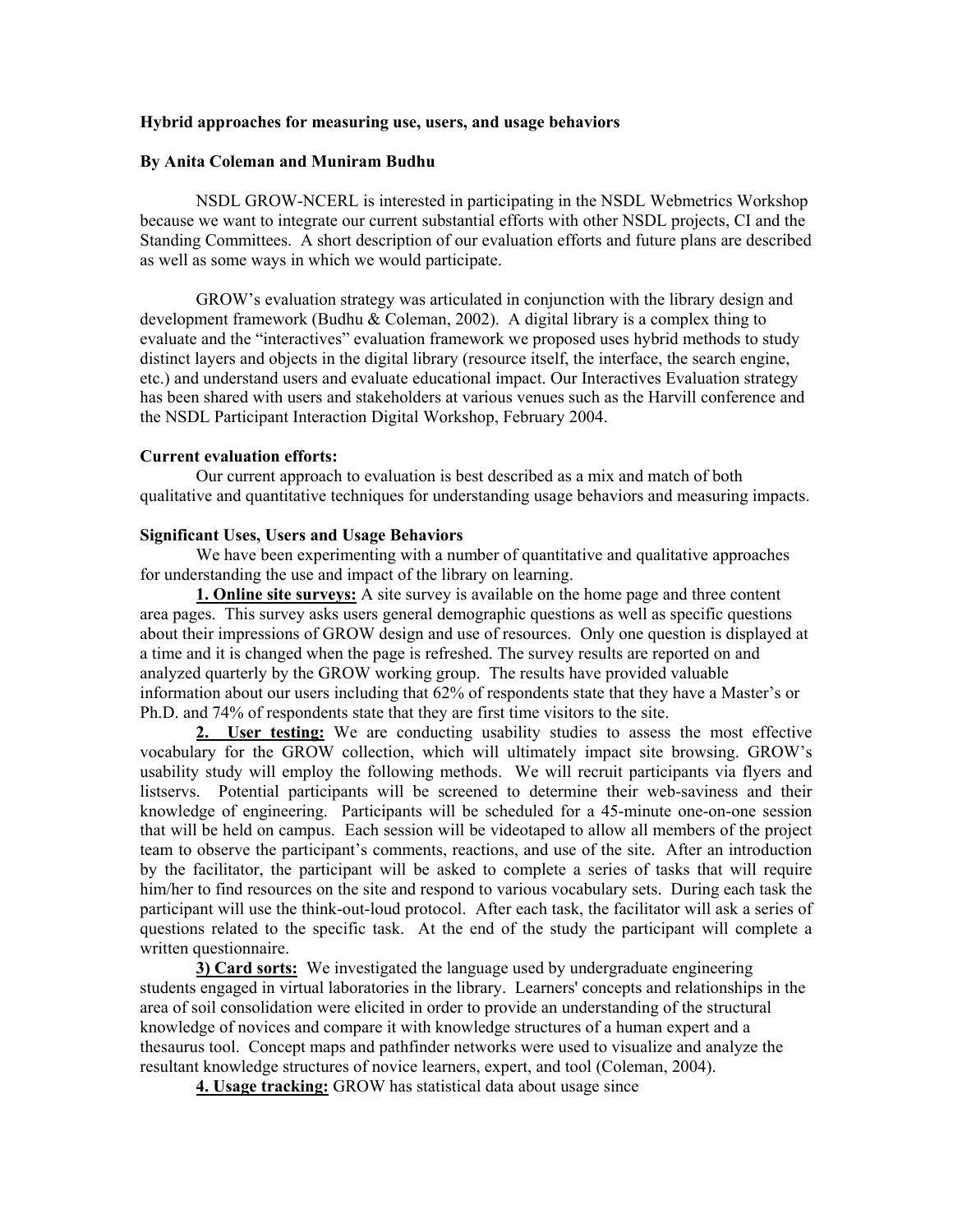March 2003 and we use both a generic web logging tool (Analog) as well as a custom developed one.

At this point in time, our custom tool (Segmentation Reports) analyzes our transaction logs using four different views which are described below and reports the usage analysis data in terms of low level user behaviors (counts, who is doing what). This tool automatically shows bar charts of the page views too.

1. Page view provides data about number of requests per page. For example, GROW home page was accessed 18573 times during January 2004 (Fig. 1)

| Page View                 |                                                                                                         |
|---------------------------|---------------------------------------------------------------------------------------------------------|
|                           |                                                                                                         |
|                           | Report showing page-by-page breakdown statistical analysis.                                             |
| <b>Standard Page View</b> |                                                                                                         |
| TIRT.                     | http://www.grow.arizona.edu                                                                             |
| Requests:                 | 18573                                                                                                   |
|                           | The last time the page was visited                                                                      |
| At Date/Time:             | 2004-01-31 00:01:41                                                                                     |
| By Visitor:               | 10011072940500000020171                                                                                 |
| From Referer              | http://www.google.com/search?hl=en&lr=&ie=UTF-8&oe<br>UTF-8&safe=off&o=ar+pressure+calculator+elevation |
|                           |                                                                                                         |
| <b>Search Results</b>     |                                                                                                         |
| <b>URL</b>                | http://www.grow.arizona.edu/grow/sp/searchresults.isp                                                   |
| Requests:                 | 948                                                                                                     |
|                           | The last time the page was visited                                                                      |
| At Date/Time:             | 2004-01-31 14:13:36                                                                                     |
| By Visitor:               | 10011072991360000080147                                                                                 |
|                           | http://www.grow.arizona.edu/water/k12activities.sh                                                      |
| From Referer              | ml                                                                                                      |

Figure 1: Segmentation Report (our custom tool) showing Page view (number of pages served)

2. Metadata view provides a subject report in terms of how many metadata records were viewed in each subject. For example, using the same period above (January 2004), Rock Mechanics received 497 views (Figure 2). In addition, there is a Popular metadata view which shows how many views there were of metadata.

| Si Generic Report - Netscape |                                                                                                                                                                    |                           | $-18$ x |
|------------------------------|--------------------------------------------------------------------------------------------------------------------------------------------------------------------|---------------------------|---------|
| Edit<br><b>View</b>          | Go Bookmarks Tools Window Help                                                                                                                                     |                           |         |
|                              | http://www.grow.arizona.edu/reporting/report?r=metadatabend_date=2004-01-318start_date=2004-01-018max=                                                             | Q <sub>search</sub>       |         |
|                              |                                                                                                                                                                    |                           |         |
| $\mathbb{E}$ ,               | SMail & AIM Si Home @ Radio [M] Netsca Enter search term, keyword, or web address                                                                                  |                           |         |
|                              | Metadata View                                                                                                                                                      |                           |         |
|                              | This reports on metadata that is viewed by visitors. As metadata is viewed, special information can<br>be collected about the page and about how effective it was. |                           |         |
|                              | <b>Subject Report</b>                                                                                                                                              |                           |         |
|                              | Content Area                                                                                                                                                       | View Count                |         |
|                              | Rock Mechanics                                                                                                                                                     | 497                       |         |
|                              | Soil mechanics                                                                                                                                                     | 482                       |         |
|                              | Water                                                                                                                                                              | 256                       |         |
|                              | Geotechnical engineering                                                                                                                                           | 255                       |         |
|                              | Water-supply                                                                                                                                                       | 133                       |         |
|                              | Materials                                                                                                                                                          | 102                       |         |
|                              | Soils Engineering                                                                                                                                                  | 90                        |         |
|                              | Soils - testing                                                                                                                                                    | 69                        |         |
|                              | Geotechnical                                                                                                                                                       | 48                        |         |
|                              | Soil Engineering                                                                                                                                                   | 43                        |         |
|                              | Soil Equefaction                                                                                                                                                   | 41                        |         |
|                              | Foundations                                                                                                                                                        | 40                        |         |
|                              | Water supply                                                                                                                                                       | 30                        |         |
|                              | Rock - testing                                                                                                                                                     | 27                        |         |
|                              | <b>General Science</b>                                                                                                                                             | 2 <sup>3</sup>            |         |
|                              | Rocks - testing                                                                                                                                                    | 23                        |         |
|                              | <b>Soil Physics</b>                                                                                                                                                | $\overline{\mathfrak{z}}$ |         |
|                              | Mechanics                                                                                                                                                          | 21                        |         |

Figure 2: Segmentation Report (our custom tool) of metadata view (subject search terms used during period of report)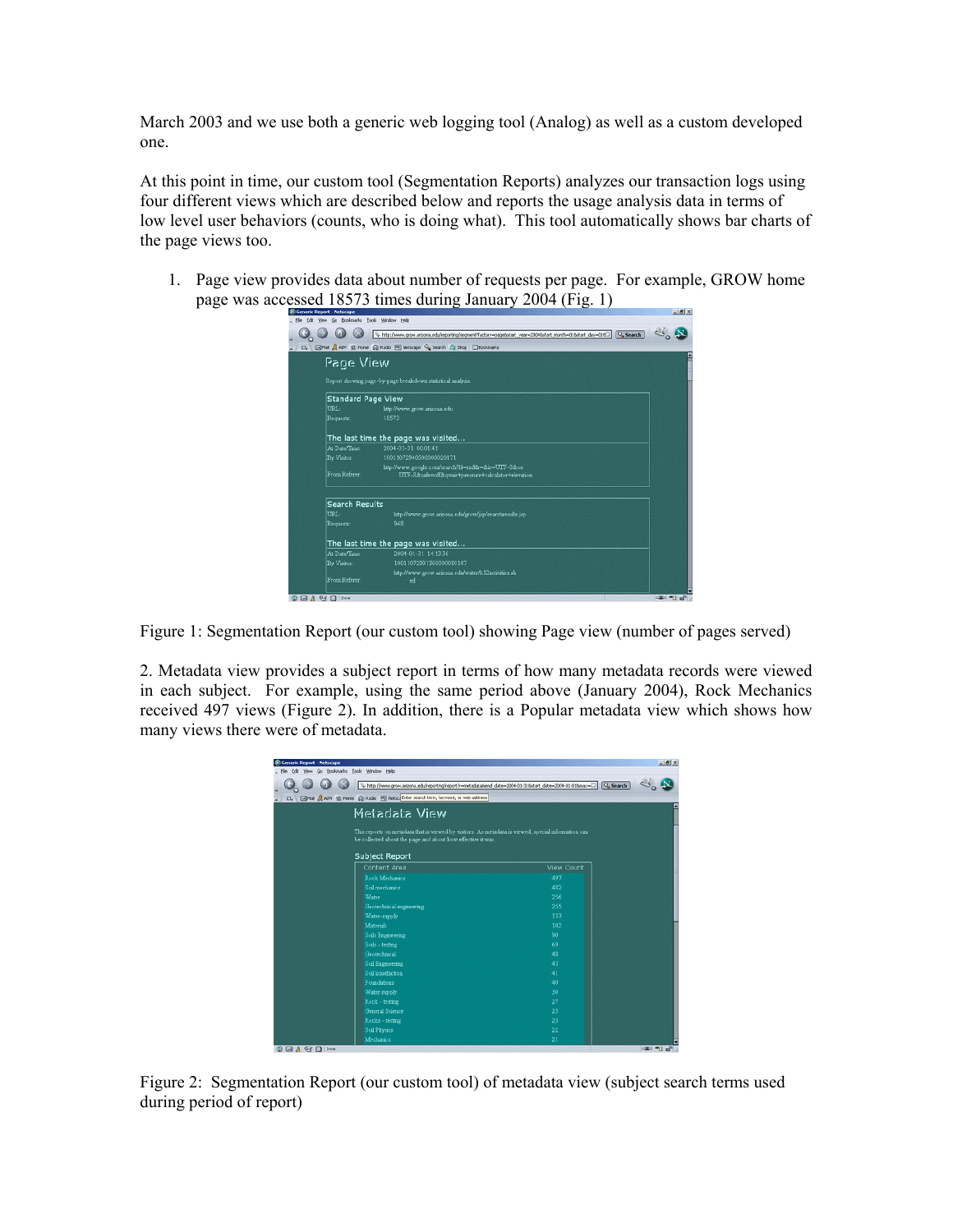3. Clickstream data shows views of a single user, how many hits the user had, and what the user did during a visit.

## **GROW Synergies with Webmetrics Taskforce:**

In collecting and reporting this variety of qualitative and quantitative data, we have identified a number of outstanding issues and would like to work with the Webmetrics taskforce (which will be a joint working group of the Evaluation and Educational Impact Standing Committee and Technology Standing Committee) to ensure conformity with standard NSDL evaluation and logging practices.

The main thrust of our participation will be to align current usage logging and tracking processes to conform to CI and NSDL needs. We propose doing this by:

- 1) refining our custom logging and reporting tools to support the logging standard protocols that the NSDL already has/ may have
- 2) identifying best practices that are in keeping with accurate, secure data collection that does not violate users' privacy and trust
- 3) identifying best practices and definitions that help in measuring unique users, significant use and high level user behavior (the educational impact)
- 4) comparing use with statistics from SiteMatch (this may help us to understand "community" growth)

Specifically, first, we will attempt to characterize who exactly is accessing GROW in terms of geography, audience, and diversity (the metrics definitions could come from the 2002 Evaluation SC pilot logging study or we could participate in the next logging pilot study that is conducted):

- 1) Incoming Top-level domains
- 2) Incoming specific domain
- 3) Incoming browser type
- 4) Top 10 External Referring URL
- 5) Registration information (number of registered users, etc.)
- 6) Total pages served
- 7) Number of pages for each category of use

Categories of use will include (among others and again this is in conformity to the pilot study mentioned above):

- 1) Community services
- 2) Resource discovery
- 3) Resource contributions
- 4) Resource use

Second, we will triangulate methods and identify a subset of resources (virtual laboratories) by incorporating online surveys within them to collect baseline "interactives" data:

(2) how many and what classes of faculty use them and how they use them

(3) how many and what classes of students use them and how they use them

Third, software enhancements by application of greater accuracy in data collection or adaptation of logging protocols to our reporting tool could also be proposed as this will help us understand significantly high level user behavior (such as who are our repeat users, what is significant use and specific impact of use). For example, some are listed below.

1) We want to compare clickstream data to see what the browsing behavior is and we want to add more criteria to our analysis. For example, we'd like to look at views per URL based on clickstream session or based on metadata criteria. Specifically, we'd like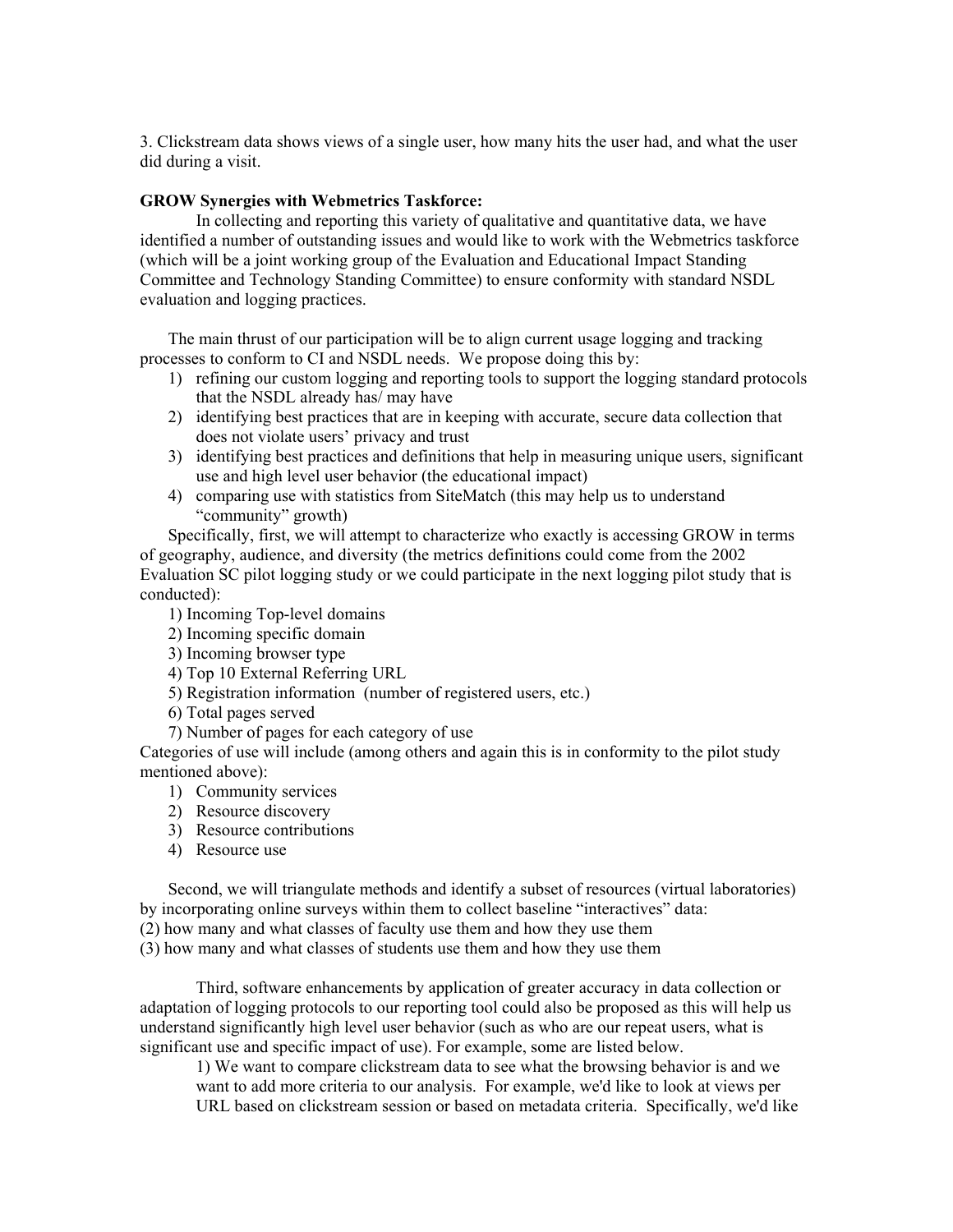to look at what sessions involve the person looking at resources in Water and then compare to other sessions where water has been looked at and see if there are patterns of use emerging (patterns in terms of subjects, formats, time, audience).

2) Likewise for search - what effect is search having on resource viewing.

3) Likewise for URL - patterns of use that emerge around any URL (for example, we could see what is drawing users to our affiliates)

4) Develop metadata and resource view with more specific information for civil engineering.

5) Cross site views

## **Benefits of GROW Participation at NSDL Webmetrics Workshop:**

The benefits to GROW are significant advancement in measuring our users and usage. The benefits to NSDL will be our contribution of the lessons we've already learned doing webmetrics and software development in this area.